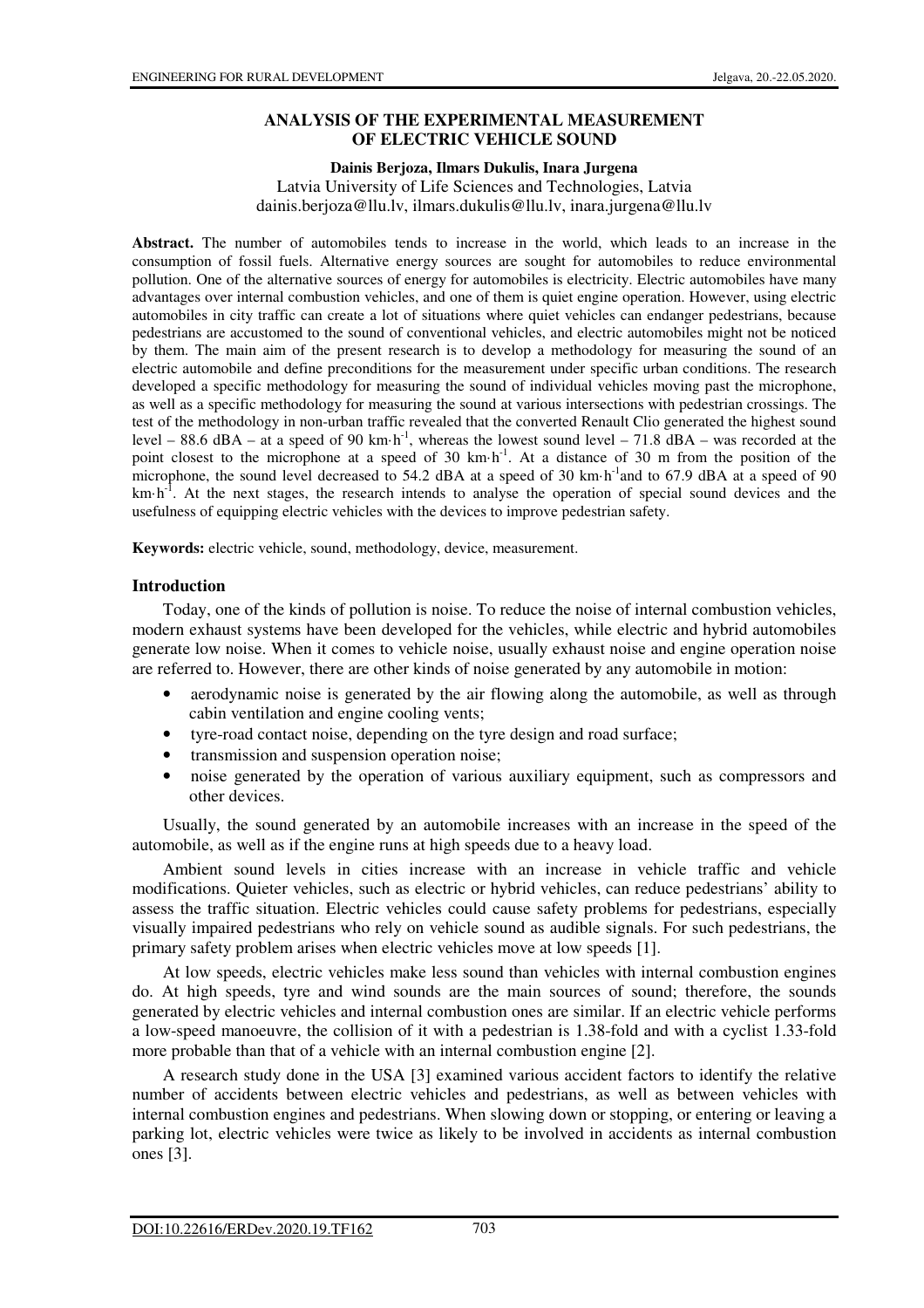The research analysed 8 387 electric vehicles and 559 703 internal combustion ones. In most cases, collisions with pedestrians occurred on road sections with a speed limit of 50 km·h<sup>-1</sup>. Of a total of 2 609 electric vehicles, 48 or 1.8 % were involved in collisions with pedestrians at a speed of less than 50 km·h<sup>-1</sup>. Of a total of 152 833 internal combustion vehicles, 1 836 or 1.2 % were involved in collisions with pedestrians at the same speed [3]. The research data showed that electric vehicles were, on average, 50 % more often involved in accidents than internal combustion ones were.

A research study done in 16 states of the USA [4] analysed 24 297 electric vehicles and 1 001 100 conventional ones. Totally, 186 electric vehicles were involved in accidents with pedestrians, which was 0.77 % of the total, and 5 699 conventional vehicles, or 0.57 % of the total, while 116 electric vehicles or 0.77 % of the total and 3 055 conventional vehicles or 0.31 % of the total were involved in accidents with cyclists.

In accordance with the EU Regulation 540/2014, any new hybrid or electric vehicle shall be equipped with an acoustic vehicle alert system from 1 July 2019 onwards. Any hybrid and electric vehicle shall be equipped with an acoustic vehicle alert system until 1 July 2021 [5]. In this way, it is intended to improve the audibility of electric vehicles moving at low speeds.

The acoustic vehicle alert system of an electric or hybrid vehicle must automatically generate a sound within a short radius around the vehicle moving at speeds of up to 20 km $\cdot$ h<sup>-1</sup> when both moving forward and backing up. If the engine of a hybrid vehicle operates, the alert system does not need to operate. If the vehicle is equipped with a back-up alarm, only the alarm must operate when backing up. The alert system has to be a system to be manually deactivated, and it has to generate a continuous sound that gives a signal to pedestrians and other road users. The sound must be similar to that generated by internal combustion engines, and it must vary according to the speed of the vehicle. The sound level of the acoustic system must not exceed the sound level of vehicles with internal combustion engines [5].

The sound generated by electric vehicles has been extensively researched, yet no methodology is available for measuring the sound of internal combustion vehicles and electric ones and assessing the impact on pedestrians in different urban situations. The *aim of the research* is to develop a research methodology for comparing electric vehicles and internal combustion ones with regard to the sound generated and examining a particular vehicle in urban and non-urban traffic.

### **Materials and methods**

To measure the sound of passing vehicles, research studies suggest placing a microphone at a distance of two meters from the longitudinal axis of the automobile [6]. The measurements have to be taken at the average height of pedestrians. Taking into account the youngest schoolchildren too, the average human height is approximately 1600-1650 mm. The ears of pedestrians are at a height of 1400-1500mm. For taking the sound measurements in the present research, the microphone was placed 1450 mm above the road surface. An analysis of the audibility of sound is required for several standard situations:

- the vehicle moves down a non-urban road, the pedestrian stands on the side of the road and is ready to cross the road;
- the vehicle moves down a straight road in the city, the pedestrian is ready to cross the road at an unregulated or regulated crossing;
- the vehicle moves, making turns at a T-intersection in different directions and crossing a pedestrian crossing;
- the vehicle moves at a cross intersection in different directions and crosses a pedestrian crossing.

It is useful to do sound measurement tests in urban driving both if there are strong background noises and if there are no background noises. The sound measurement test in non-urban driving was carried out at various speeds: 30, 50, 70 and 90 km $\cdot$ h<sup>-1</sup>.

The sound measurement test in non-urban traffic has to be done on a straight, even and dry road, with an average rolling resistance coefficient of 0.013-0.015. During the test, there has to be no precipitation, and the air temperature has to be at least 100C. Sound-reflecting objects, such as trees, houses and electric poles, have to be at least 10 meters from the road. The road should be light in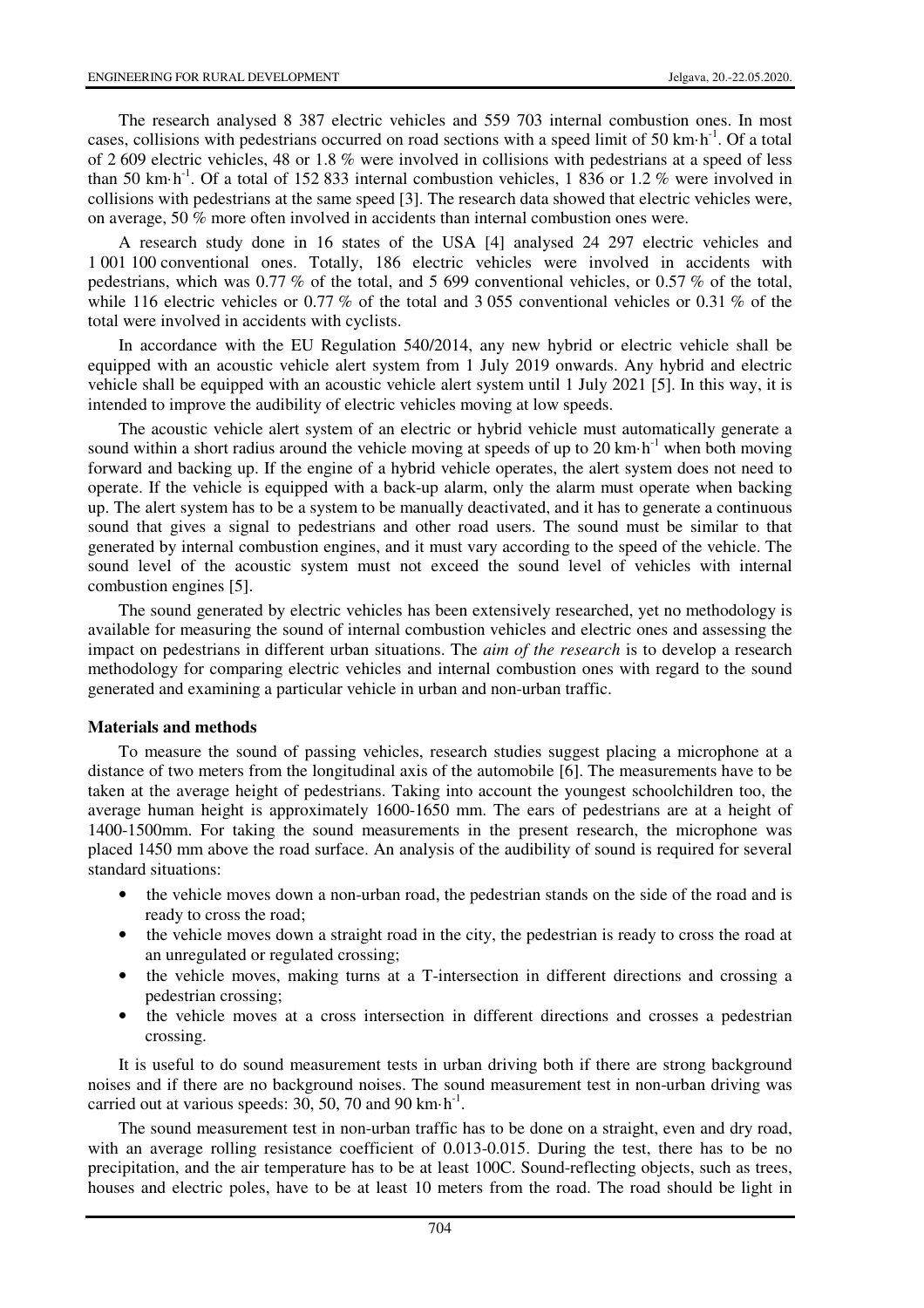traffic, so that the traffic does not interfere with the test. The wind speed should not exceed  $2-3 \text{ ms}^{-1}$ . A road section has to be prepared for the test, and a location for the sound level meter has to be selected. The sound level meter is placed on a stand at a height of 1.45 m above the road surface and at a distance of 2.0 meters from the centre line of the automobile. The measurement zone – 30 m before and after the sound level meter – is made distantly visible by means of flags 3 and 4 placed by the roadside for a test to be carried out at speeds of 30 and 50 kmh<sup>-1</sup> (see Figure 1). For a test to be done at speeds of 70 and 90 km  $h^{-1}$ , the measurement zone is marked by the flags 50 m before and after the sound level meter. The measurement scheme is shown in Figure 1.

| <b>Acceleration zone</b><br>6 | <b>Measurement zone</b>                  | <b>Braking zone</b> |
|-------------------------------|------------------------------------------|---------------------|
| 250-300                       | 2 m<br>$30 - 50$<br>$30 - 50$<br>∽<br>-- | 80-100              |

Fig. 1. **Measurement scheme for a test in non-urban traffic (metres):** 1– position of the operator with a laptop; 2 – microphone; 3 – measurement start mark; 4 – measurement finish mark; 5, 6 – automobile turning points

To be able to carry out the test on the right side of the road, the test is done in one direction only. An Extech HD600 sound level meter or another similar measuring device has to be used to measure the sound. The device has to be set to the highest resolution mode for data recording at least 10 times per second.

Two operators participate in the test. One operates the sound level meter at measurement point 1, while the other drives the automobile. The automobile is accelerated in the acceleration zone, approximately 300-350 m from the radar position. The automobile achieves the speed required before entering measurement zone 3 according to a Holux GPS logger or other similar speed measuring device. The accuracy required to maintain the speed desired is  $\pm 2 \text{ km} \cdot \text{h}^{-1}$ . When entering measurement zone 3, the automobile operator pushes the horn button to make an audible signal. In this way, the sound level meter receives the measurement start signal. When leaving the measurement zone at point 4, the automobile operator pushes the horn button again. In this way, the sound level meter records the start and finish points of the measurement zone. After the test, the data of the sound level meter are saved in Microsoft Excel format.

The test could also be done without making an audible signal, yet in this case it is necessary to take into account the speed of movement of the automobile and calculate the distance travelled at a particular speed and the number of data points logged by the sound level meter. For example, if the speed is  $50 \text{ km} \cdot \text{h}^{-1}$ , the automobile travels  $13.89 \text{ m}$  per second. After the test, the data logging frequency is taken into account in processing the measurement data. For example, if the data logging frequency is 0.1 s, during this period the automobile travels 1.389 meters at a speed of 13.89 m·s<sup>-1</sup>. Accordingly, the measurement zone before the sound level meter (30 meters) is represented by 22 data points. The movement of the automobile after passing the microphone and leaving the measurement zone at point 4 is also represented by 22 data points. The test should have five replications, and three measurements yielding the most coherent data have to be selected for data processing.

The measurement methodology could be tested on internal combustion and electric vehicles. A converted RENAULT Clio with a maximum engine power of 50 kW, Barum 175/65 R14 82T tyres, a maximum speed of  $120 \text{ kmh}^{-1}$  and a range of 65 km per charge was exploited in the test.

The test employed an Extech HD600 sound level meter (see Figure 2).



Fig. 2. **Extech HD600 sound level meter**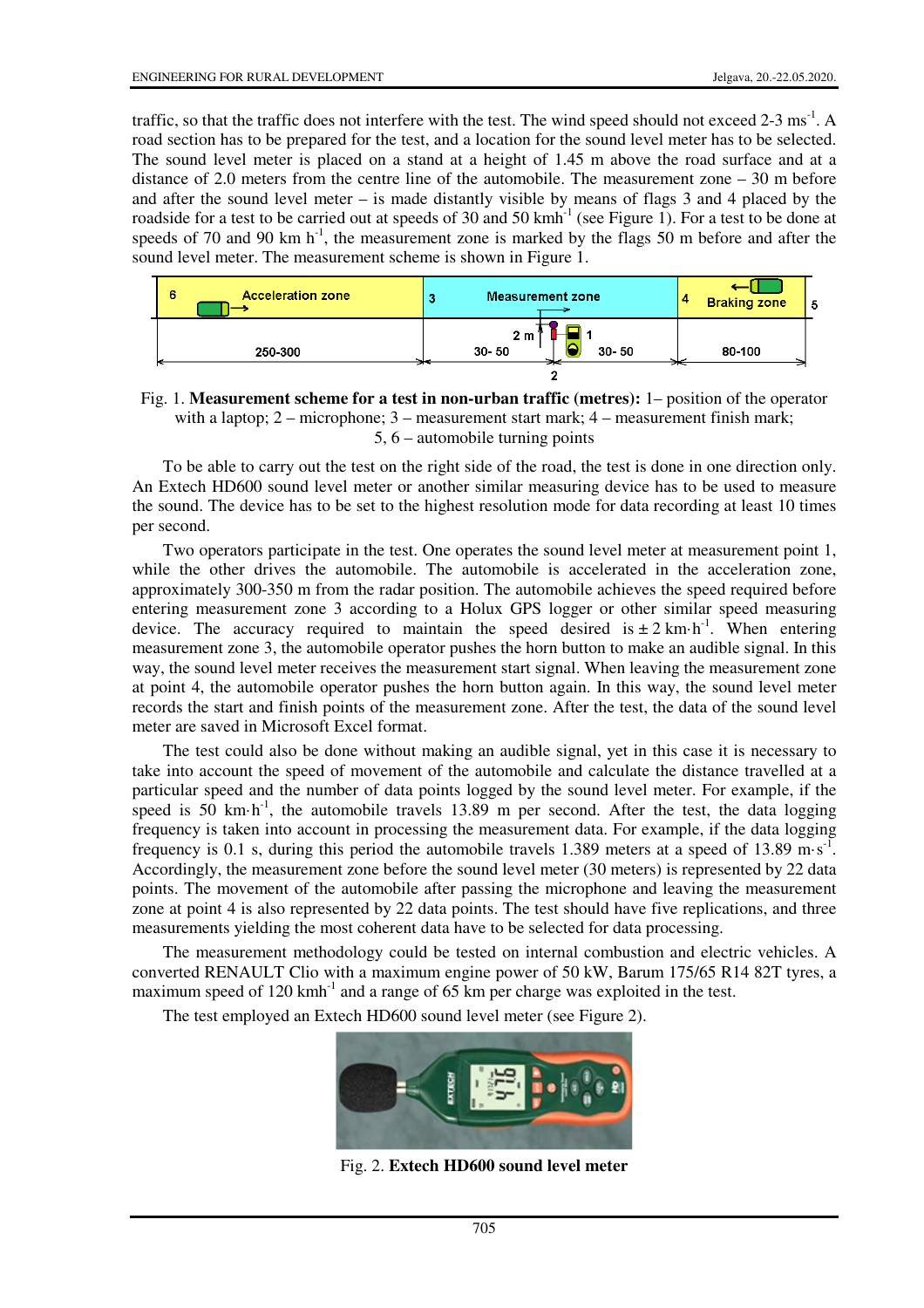The sound level meter can store data both in its internal memory and in a computer with a special software application. The results of the measurements could be viewed graphically on a computer (see Figure 3). The graph shows the data capture points and the stages of audible signal activation. The main disadvantage of the methodology with audible signal activation is the response time of the automobile operator when entering and leaving the measurement zone. Figure 3 shows fast increases in the noise level at the start and finish of the measurements when the audible signal was activated.



Fig. 3. **Screenshot of the application window for the sound level meter**

Key technical parameters of the Extech HD600 sound level meter:

- Range: 30-130dB;
- Basic Accuracy:  $\pm$  1.4 dB;
- Weighting: A& C;
- Response Time: Fast/Slow;
- PC Interface: USB;
- Datalogging: 20000 Records;
- Weight: 350 g.

A data logger Holux GPS Sport 245, which is attached to the steering wheel of the test automobile, has to be used for maintaining precise speed.

Preparation for testing the measurement methodology is shown in Figure 4. A rectangle marked on the road surface with chalk at a distance of 2 m from the microphone of the sound level meter serves as a guide for the movement of the automobile.



Fig. 4. **Road section for the test**

If other sound sources appear closer than 150 m from the sound level meter during the test, the measurement is rejected and repeated.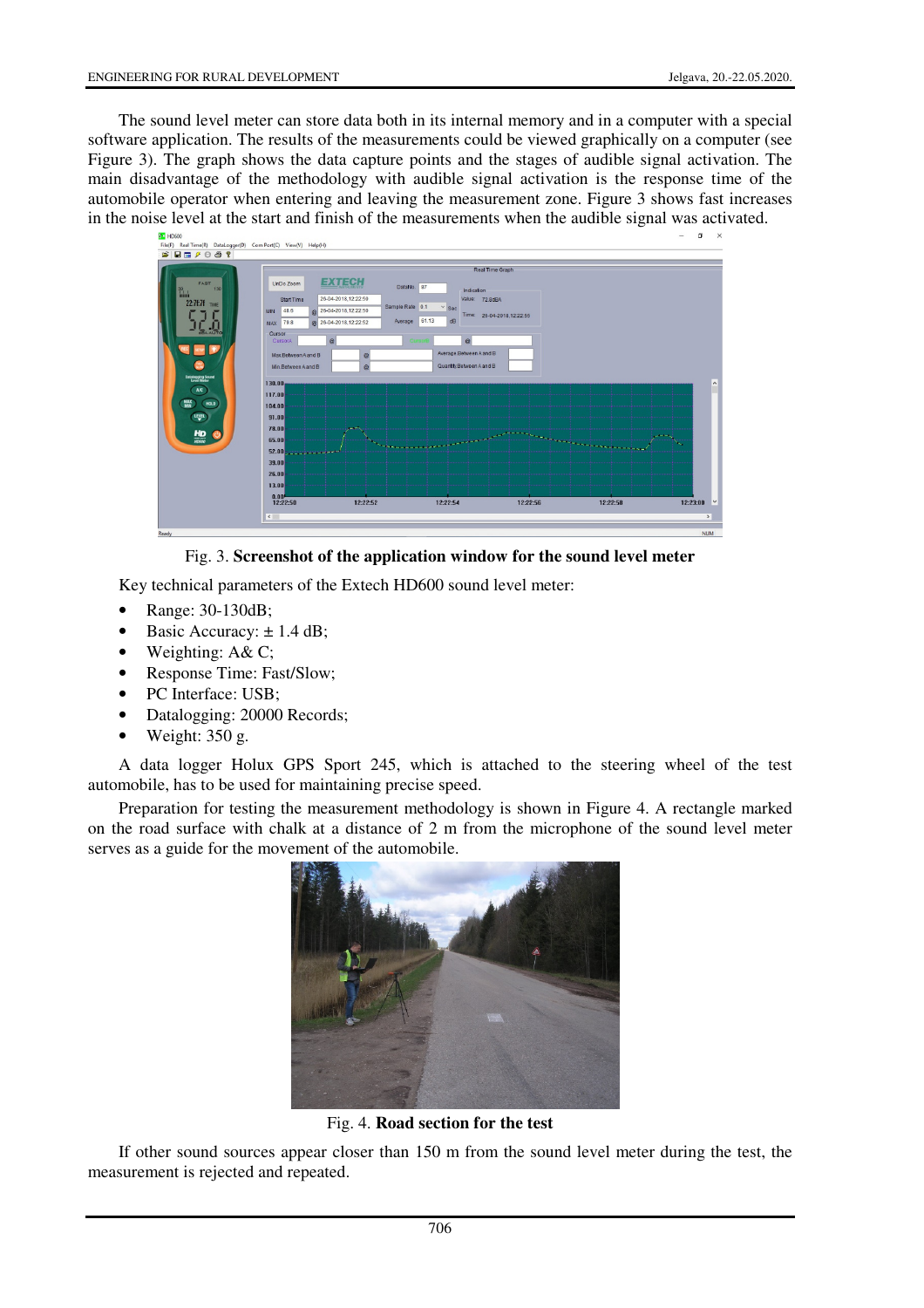The sound measurement test in urban traffic has to be done on a straight road at a speed of 40-  $50 \text{ km} \cdot \text{h}^{-1}$ . At a T-intersection and a cross intersection, the test automobile is driven according to the driving conditions, at a speed of speed of  $15-35$  km·h<sup>-1</sup>. The movement of the electric automobile at a T-intersection and a cross intersection, which could affect the safety of pedestrians, is analogous, only the background noises could differ; therefore, some tests having no background noises are carried out only at one kind of intersection, e.g. at a cross intersection.

The test is usually performed in two kinds of settings: the electric automobile is the only one at the intersection; and there is background noise from other vehicles. Due to the fact that such tests with background noise from other vehicles involve a large number of occasional factors, the test is replicated at least 10 times and only the average values are used in data processing. When carrying out a test individually for one vehicle, the test is done either at night, when there is very little traffic in the city, or on a testing ground, marking the contours of an intersection on the ground.

The test is carried out by two operators. One operates the radar, while the other drives the automobile. The test is done with three types of automobiles: electric, conventional (diesel) and conventional (petrol). It is advised to choose automobiles with diesel engines and Otto engines of the same size class as electric ones. In any case, it is assumed that the electric automobile has stopped at an intersection or slowly approaches the intersection. The sound level meter is activated when the electric automobile is 1-10 meters from the stop line, depending on the driving conditions.

Carrying out the test at a cross intersection (see Figure 5), the sound level meter is placed in positions 1 and 2 at pedestrian crossings 8, through which pedestrian movement is permitted under the appropriate conditions. The test electric automobile moves along route 5 at the first stage of the test (sound is measured at position 1). In the second case, the electric automobile moves along route 6, yet the sound is measured at position 2. It is also important to measure the sound of electric automobiles at pedestrian crossings near the centre line dividing the road; however, in case of heavy traffic it is not safe to take measurements in this area. Any measurement is performed until the moment the automobile is 5-8 meters away from the measurement position (depending on an automobile following the test automobile).



Fig. 5. **Sound measurement in urban traffic – cross intersection (a); T-intersection (b):** 1, 2 – positions of the sound-measuring operator; 3 – traffic light; 4 – internal combustion vehicles generating background noise (randomly located); 5 – test route for taking measurements at position 1; 6- test route for taking measurements at position 2; 7 – pedestrian crossings where pedestrian movement is not permitted during the movement of the electric vehicle; 8 – pedestrian crossings where pedestrian movement is permitted during the movement of the electric vehicle; 9 – stop line for the start of measurements

In principle, pedestrians must not walk when the test is done on a regulated pedestrian crossing in urban conditions, because if there is a green traffic light for vehicles, pedestrians have a red light (see Figure 6). The measurements are more important in cases where the pedestrian crossing is unregulated or a flashing yellow signal is lit at the traffic light. The test electric automobile travels at a speed of 40-50 km·h-1. The sound level meter is activated at least 60 m before position 2. The data recorded at a distance of 50 m from the sound level meter are processed according to the methodology described above. The sound level meter is switched off when the test automobile is at a distance of 10-15 m from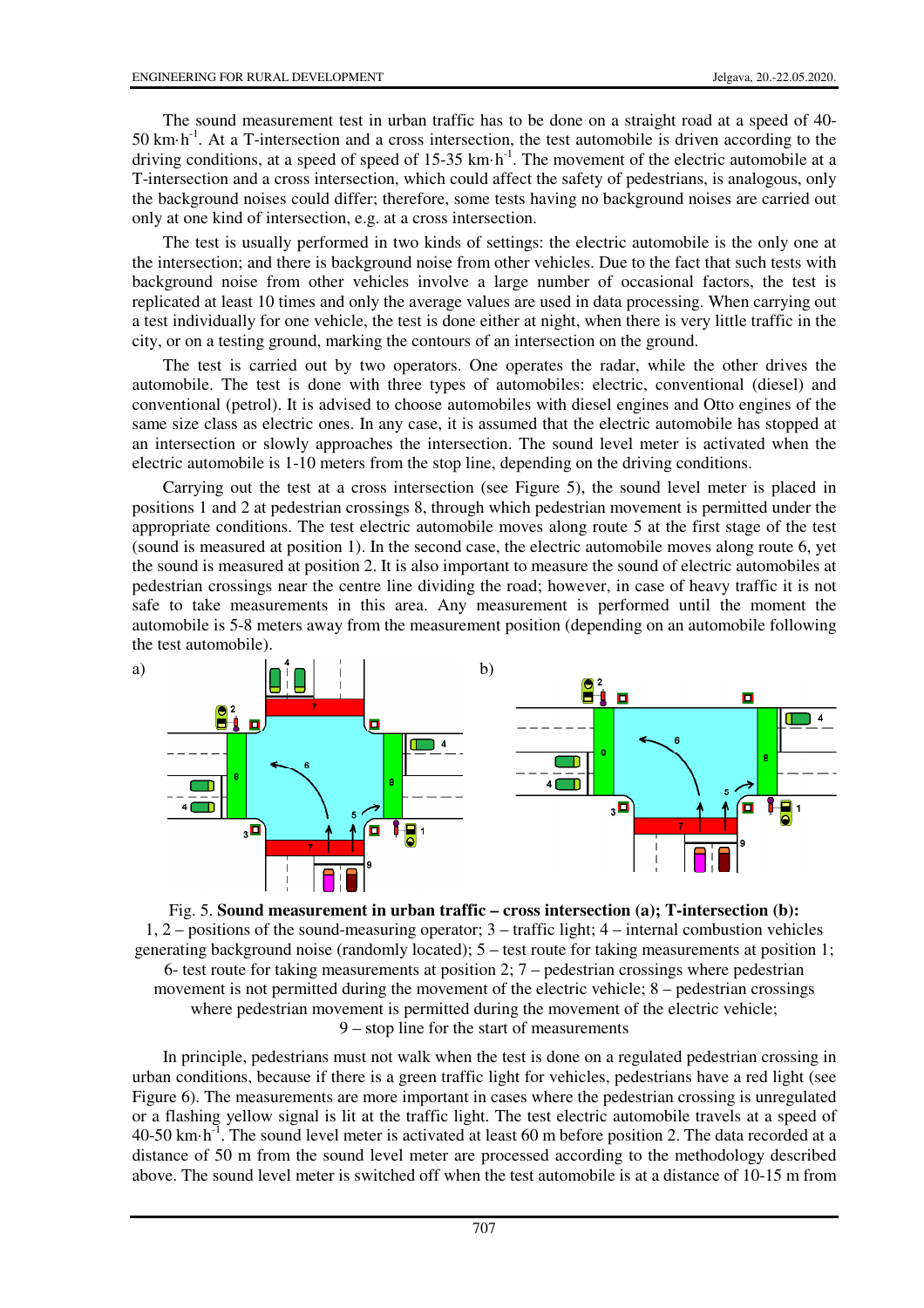measurement position 2 or 6. In the present test, it was useful to use two sound level meters, or one sound level meter and two microphones for synchronously recording the data at measurement positions 2 and 6.



Fig. 6. **Sound measurement at a pedestrian crossing in urban traffic:** 1 – test automobile; 2, 6 – measurement positions; 3 – pedestrian crossing; 4 – vehicles generating background noise; 5 – traffic light

The methodology has to be tested and corrected after it has been developed. Due to the limited scope of the present paper, the authors are going to analyse the methodology for tests in non-urban traffic only.

#### **Results and discussion**

The authors tested the methodology after it was developed. Due to the limited scope of the present paper, the authors analysed the methodology for tests in non-urban traffic only. The start and finish times of data logging in the series of test replications were recorded by means of an audible signal, yet during data processing the data were erased and not used for representation and analysis. The highest noise level was recorded when the automobile passed the microphone. In all test replications, the data were recorded at a distance of 30 m before and after the microphone. The average data for a speed of 30 km $\cdot$ h<sup>-1</sup> are shown in Figure 7.



## Fig. 7. **Change in the noise level for the Renault Clio EV travelling at a speed of 30 kmh-1**

Since the speed of movement of the automobile is known, which was constant during the test replications, it is also possible to identify the distance of the automobile from the location of the microphone and place the distance, measured in meters, on the abscissa axis. At the final stage of the measurements, the noise level was 2 % lower after 5.6 seconds, which could be explained by the fact that the motor and transmission were located in the front part of the automobile. Mathematical data processing yielded a correlation coefficient in the range from 0.986 to 0.997 %, which indicated a high level of correlation for the test replications (values between 0.7 and 1.0 (-0.7 and -1.0) indicate a strong positive (negative) linear relationship via a firm linear rule).

The test data for the Renault Clio driven at a speed of 50 km·h<sup>-1</sup>are shown in Figure 8.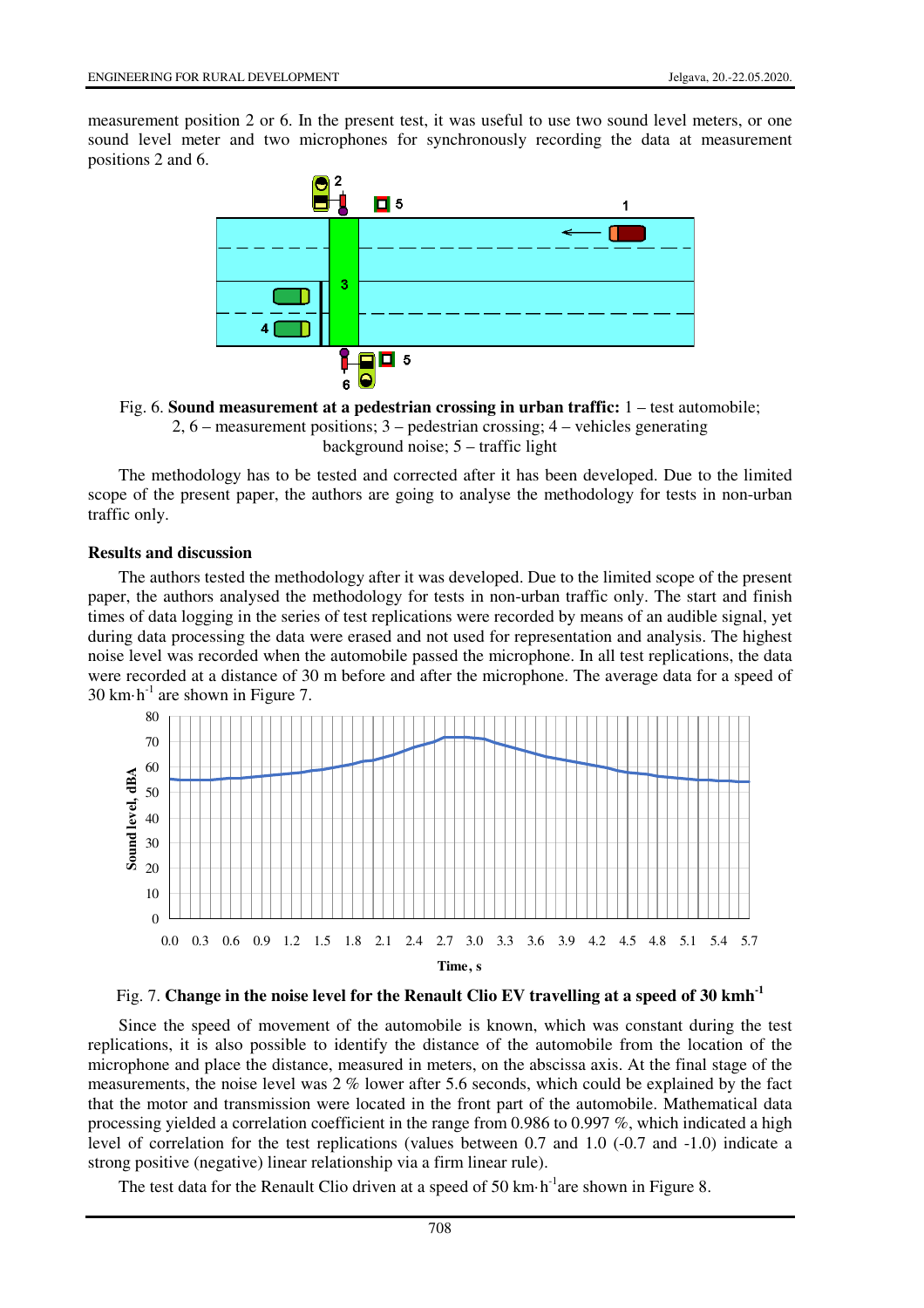

Fig. 8. **Change in the noise level for the Renault Clio EV travelling at a speed of 50 kmh-1**

The graph shows that the automobile reached the microphone after 2.1 s. At a speed of 50 km $\cdot$ h<sup>-1</sup>, the automobile travelled 29.2 m during this period, which was accurate enough to comply with the methodology (the audible signal had already stopped working at that moment). However, when leaving the test zone, the automobile operator made the signal too early, and the automobile had travelled only 23.6 meters during that period, which significantly did not comply with the test methodology. In addition, making the signal too early was observed for all the test replications. In principle, a receding noise source was not as important as an approaching noise source with regard to traffic safety. Mathematical data processing yielded a correlation coefficient in the range from 0.973 to 0.995, which indicated a high accuracy of the measurements and a strong correlation.

The results of the measurements made during the five test replications at 90  $km\cdot h^{-1}$  are summarized in Figure 9. At such speed of movement, it was very difficult for the operator sitting in the automobile to accurately make a signal, as the automobile travelled 25 m per second and the whole measurement took slightly less than 3 s. In this case, too, the automobile reached the microphone after 1.5 seconds, covering a distance of 37.5 meters. Consequently, the signal was made too early. When leaving the measurement zone, the signal was made after covering a distance of 35 m, i.e. too late.

Analysing all the cases and unprocessed data of the test allows concluding that for accurate distance identification it is useful to correct the data series based on the distance travelled instead of employing the method of "pushing the automobile horn button to make a signal" at the start and finish of a measurement. Mathematical data processing yielded a correlation coefficient in the range from 0.837 to 0.993, which indicated a strong correlation among the measurements. A weaker correlation than that in the measurements at lower speeds was obtained owing to the response time of the automobile operator at higher driving speeds and a relatively shorter measurement period, which was only 3 seconds. In a similar way, it is necessary to test the methodology for urban traffic, which is planned to be done at the next research stages.



Fig. 9. **Change in the noise level for the Renault Clio EV travelling at a speed of 90 kmh-1**